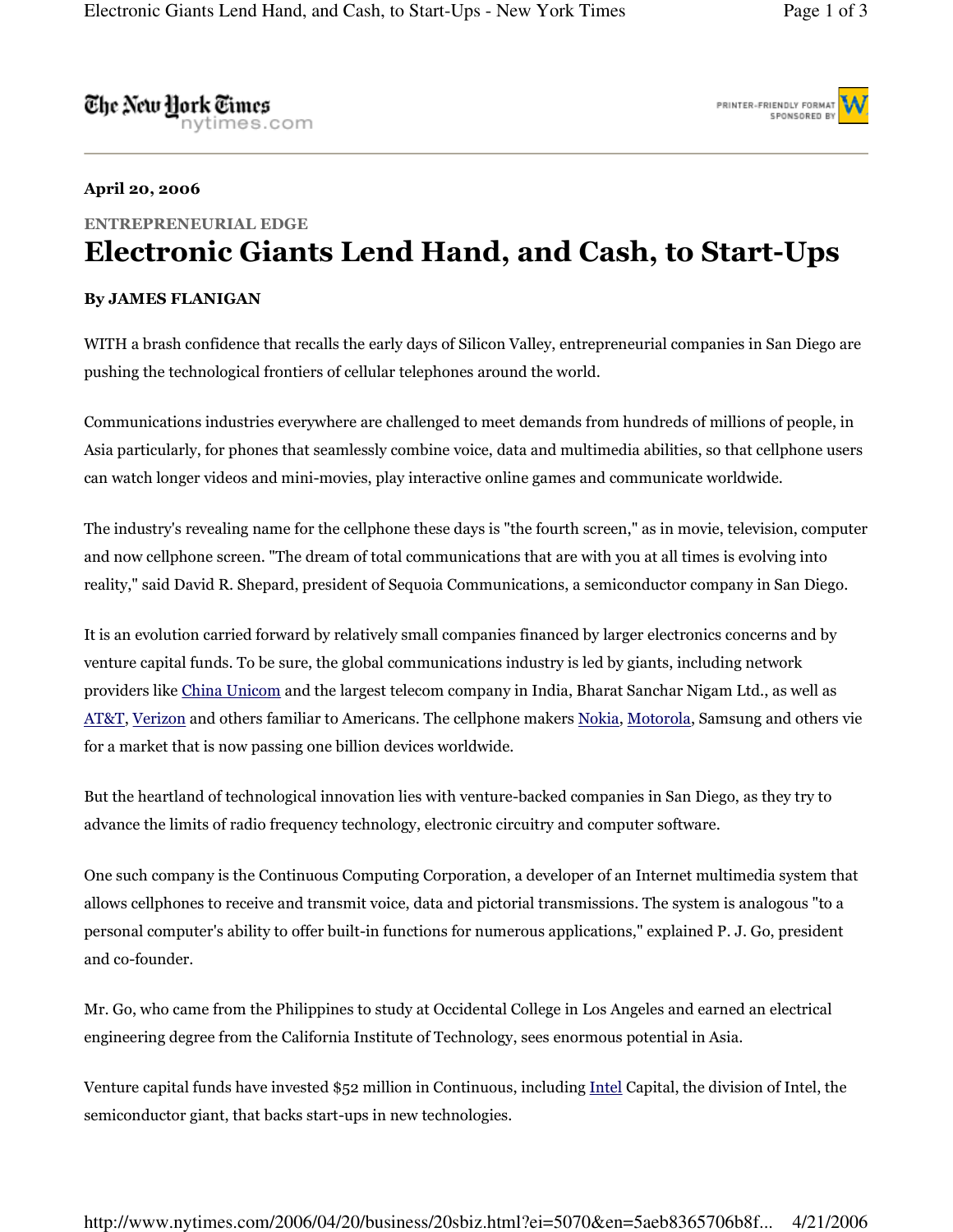Intel is also backing the Peregrine Semiconductor Corporation, which says it recently achieved a breakthrough by implanting radio frequency in a single powerful microchip that can advance the capabilities of cellphones. The commercial product is adapted from technology developed for military satellites that Peregrine's chief executive, James S. Cable, worked on years ago for the military contractors Hughes Microelectronics Center and TRW Inc. To bring military technology to a commercial product that is smaller and sells for much less money, "was even harder than the original work," Mr. Cable said.

Peregrine continues to supply electronics for military and space satellite uses, but the breakthrough with cellphones could make it a much larger company. Mr. Cable and his senior staff believe that Peregrine could one day have \$1 billion in annual revenue, from \$50 million today. The company is backed so far by investments of \$141 million from nine venture funds.

Financing America's advanced technology with venture capital, which looks for big returns within five to seven years, is a departure from the last half-century, when the Defense Department and big corporations like Bell Laboratories, then part of AT&T, paid the bills. An expert on such times is Andrew Viterbi, a San Diego resident and the scientist who created the Viterbi algorithm, the computation that enables digital transmissions to avoid interference. That discovery not only contributed mightily to military communications but was responsible in part for the invention of the cellphone.

"Yes, for more than 30 years the military was a good supporter of research and development," Mr. Viterbi said in a recent interview. It helped him to found the Linkabit Corporation, a military contracting company, in 1968, and then to co-found Qualcomm Inc., a major source of cellphone operating systems, in 1985.

Yet such budgetary support for technology, which began after World War II, "might have petered out were it not for the cold war," Mr. Viterbi said. "Today we live in different times." Indeed, Mr. Viterbi, retired from Qualcomm, has become a venture capitalist through the Viterbi Group, a family investment firm that backs fledgling companies in San Diego and elsewhere.

The shift in support has not been that drastic — "basic research is still undertaken by universities and government laboratories," said James Montgomery, whose investment banking firm, Montgomery & Company, arranges financing for high-tech start-ups. "Venture capital mainly supports the 'D' in R.& D., the development of products and applications," he said.

It is a brisk business. Montgomery & Company's annual technology conference, held recently in Santa Monica, drew 150 small companies to make half-hour presentations to some 500 managers of institutional investment and venture capital funds.

One presenter was Sequoia Communications, founded by John Groe, an electrical engineer from the University of Southern California, who had worked on satellite communications at TRW and then at Nokia, among other places.